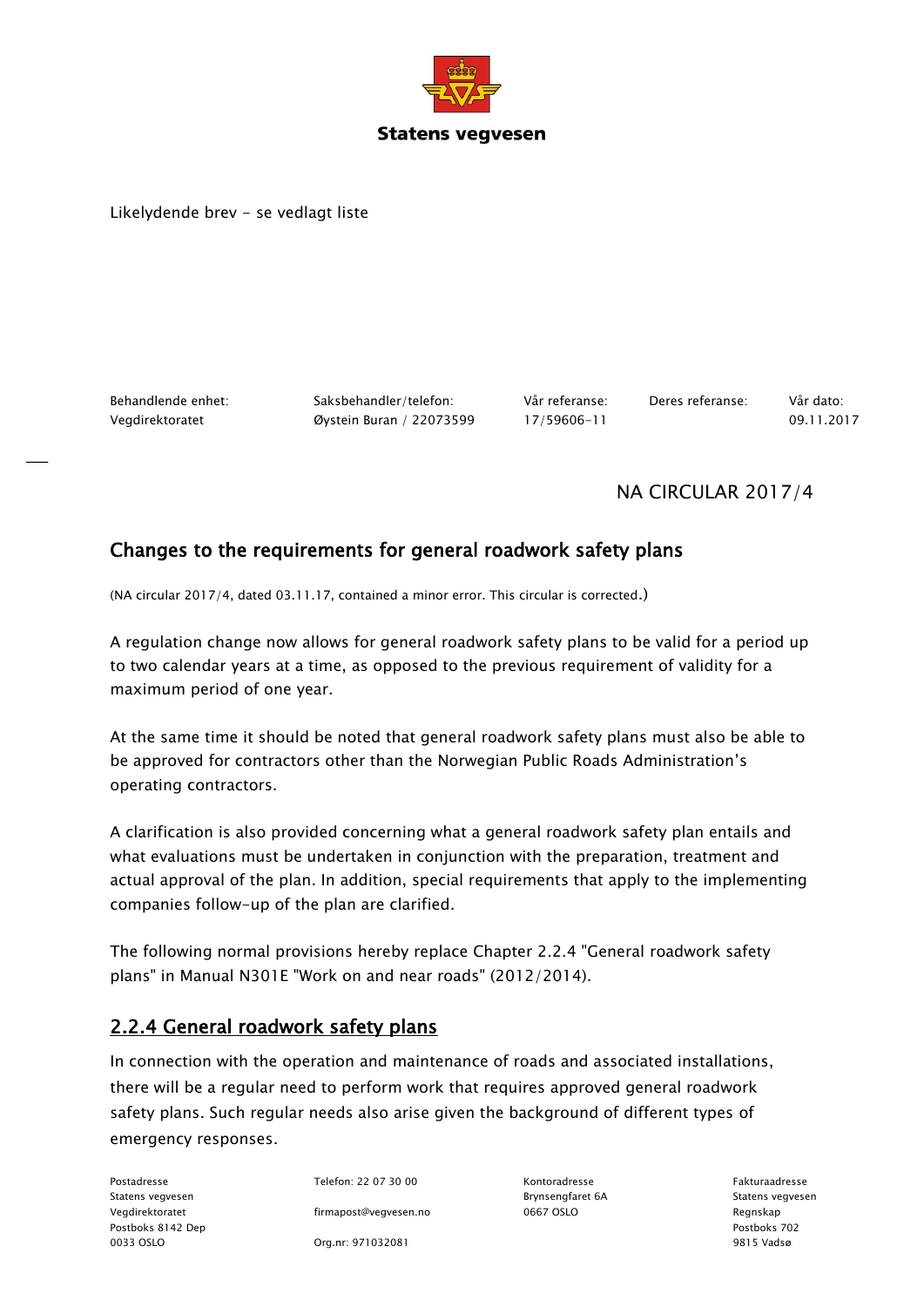The sign authority can approve "general roadwork safety plans" for work operations that are of such a nature that they can be warned and secured in the same way, and that also occur relatively frequently.

General roadwork safety plans are not to be used for "long-term work" (with the exception of the general roadwork safety plan used as a basis in contingency plans, refer to Manual R611 "Traffic contingencies" (2015)).

General roadwork safety plans may be applicable to an operation that occurs repeatedly and/or a type that you know will occur, but not necessarily where and when it will occur. These will be particularly relevant for mobile or short-term roadworks, as a rule tasks that are covered by a function contract, but not limited to this. These plans can also be offered to contractors involved in short-term work that occurs regularly, such as vehicle rescue, clearing up after accidents involving wildlife, electrical operations, electricity or fibre breaks and the like.

#### Sign authority

Special requirements apply to the processing and follow-up of an application for a general roadwork safety plan:

- General roadwork safety plans shall never apply for more than two calendar years at a time.
- The need for and the possibility of using a general roadwork safety plan must be evaluated by taking into account the work operations, the conditions at the site where the work is carried out and that the risk factors in the work involved are sufficiently similar from time to time. This forms the basis for the warnings and security measures put in place.
- In addition the frequency of the work must be considered. General roadwork safety plans are not intended for work operations that do not occur regularly during the validity of the plan (except for contingency plans).
- The sign authority must justify a shorter validity period based on the differences in the above two points.
- General roadwork safety plans shall not be approved by the person/persons with daily responsibility for following up the work contract with the responsible contractor.
- The sign authority must have procedures in place to ensure several reviews each year of the general roadwork safety plans with regard to logbooks, changes to the regulation that affects the approval etc.

#### Implementing companies

The following is noted for the follow-up of a general roadwork safety plan: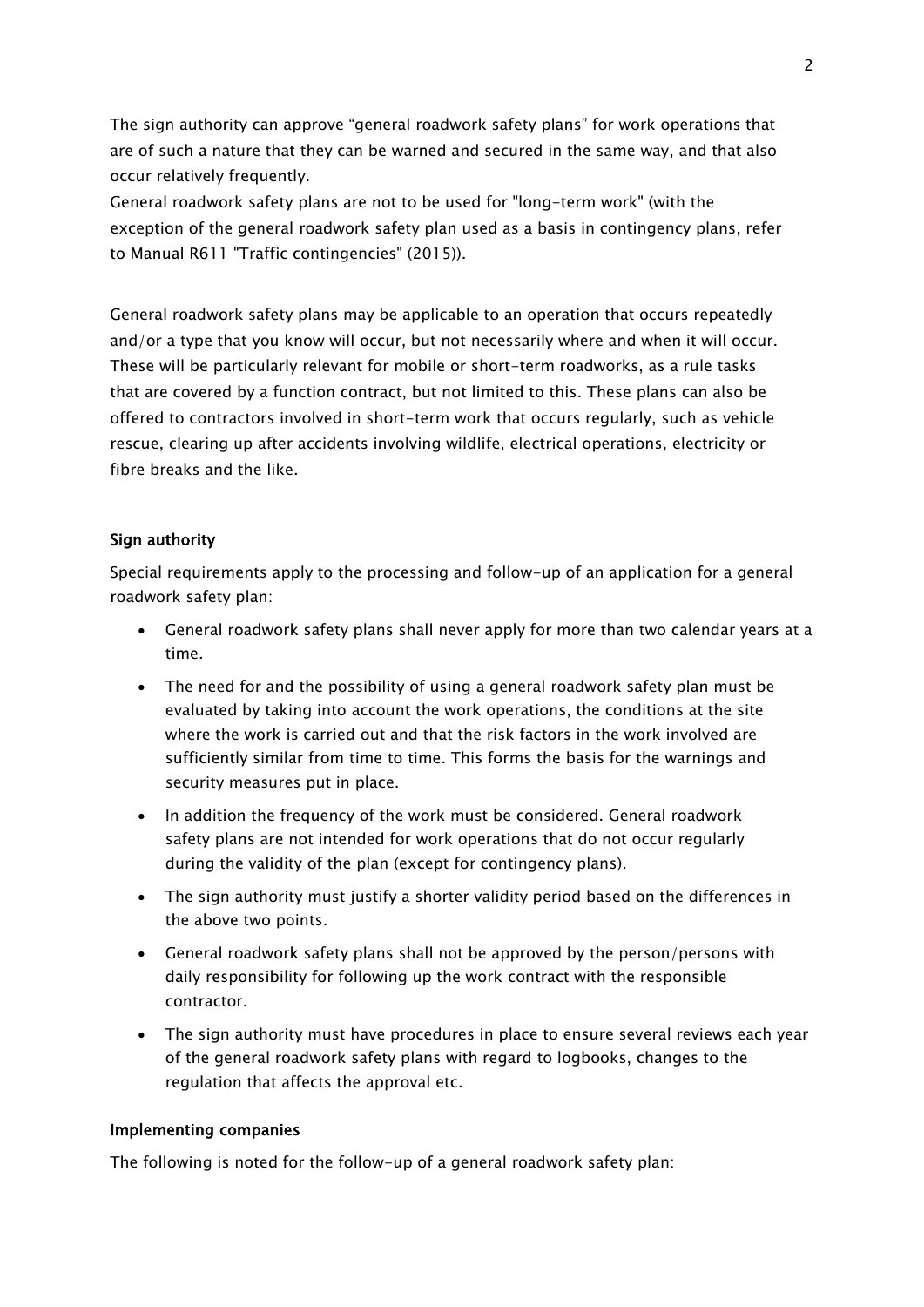- The work description must show what work operation the plan applies to, what local conditions it will be used for (for example AADT, speed level, visibility, volume of HGVs, cyclists and pedestrians, seasonal and daily variations in the traffic volume, public transport, emergency vehicles etc.), refer to section 2.2.2.
- The area and roads the plan applies to must be stated.
- A risk assessment must be completed, refer to section 2.2.2.1.
- The plan must state who is responsible for the site and a duty roster must be enclosed if there is more than one person responsible for the site making use of the plan, refer to 2.2.3.1.
- Logbooks must be submitted to the sign authority every three months as a minimum.
- A risk assessment must always be undertaken on site before the plan is implemented. If the work description, the risk assessment and the measures applied for are not suitable for the conditions of the site, the general roadwork safety plan will not be valid and should therefore not be used.
- If the work that is to be carried out using a general roadwork safety plan comes into conflict with another approved roadwork safety plan for the site, it is the approved roadwork safety plan for the site that will apply.

Department of Transport Med hilsen

Marit Brandtsegg Director **Director** Jacob Trondsen

Dokumentet er godkjent elektronisk og har derfor ingen håndskrevne signaturer.

Likelydende brev sendt til EBA Entreprenørforeningen bygg og anlegg, Postboks 5485 Majorstuen, 0305 OSLO Kommunene Kursholdere arbeidsvarsling Maskinentreprenørenes Forbund, Postboks 505 Sentrum, 0105 OSLO Maskingrossisternes Forening, Henrik Ibsens gate 90, 0230 OSLO Nelfo - Forening for El og It Bedriftene, Postboks 5467 Majorstuen, 0305 OSLO 67420 Prosjekt og kontrakt 18000 Strategi-, veg og transportavdelingen 67402 Veg HMS og kvalitetsstab